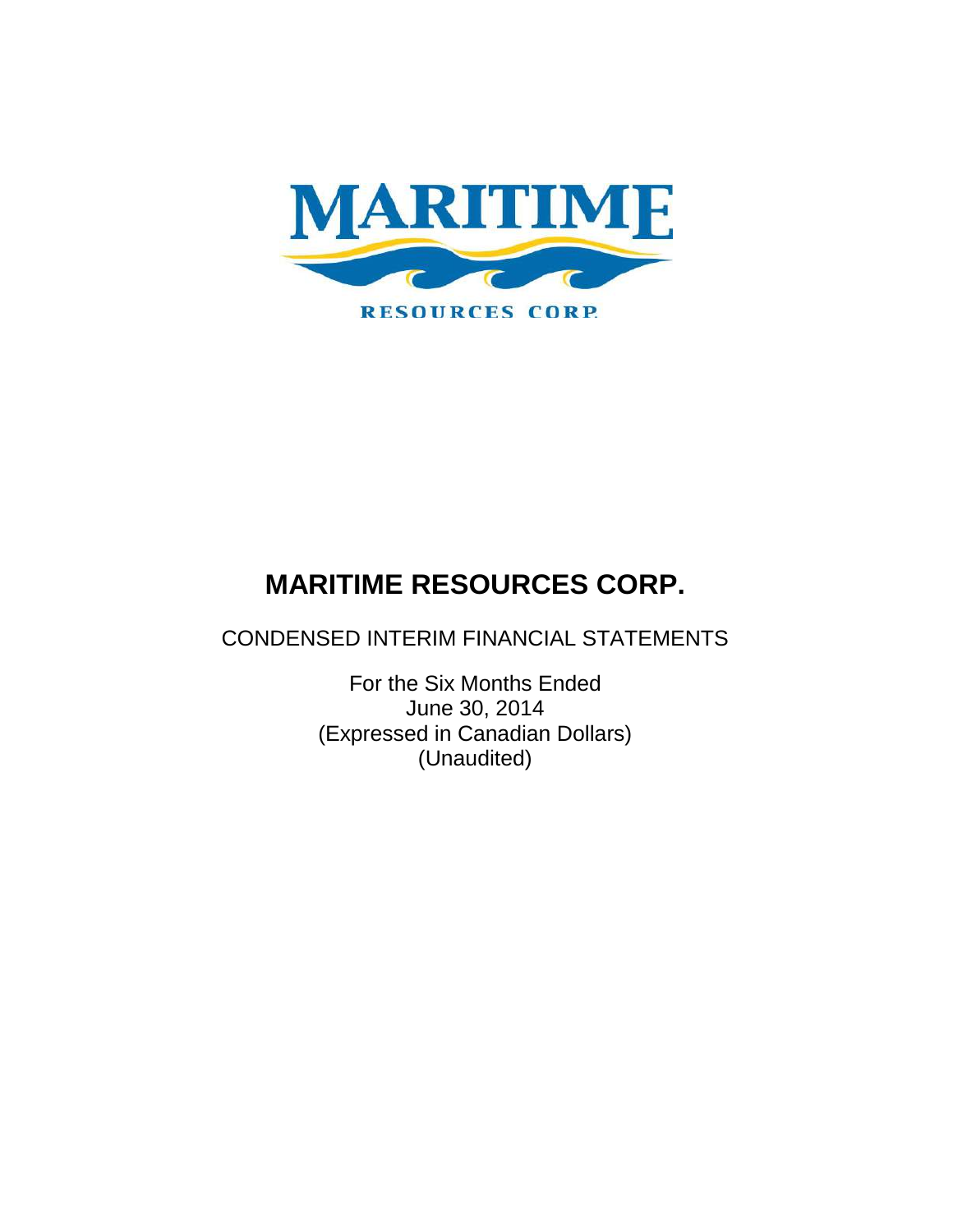

**Notice** 

## **Notice of No Auditor Review of the Condensed Interim Financial Statements**

The accompanying unaudited condensed interim financial statements of Maritime Resources Corp. ("the Company"), for the six months ended June 30, 2014, have been prepared by management and have not been the subject of a review by the Company's independent auditor.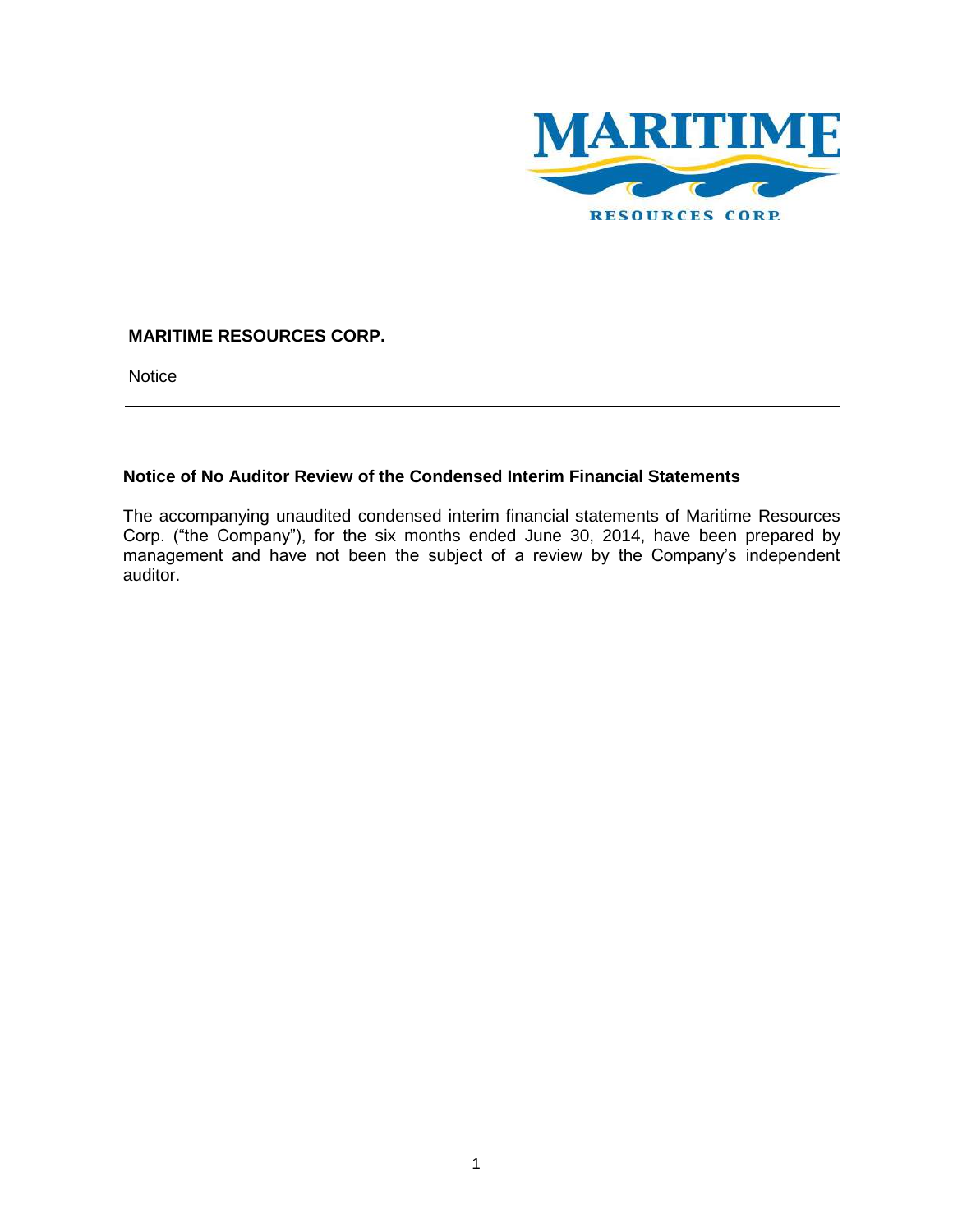## **Condensed Interim Statements of Financial Position**

(Expressed in Canadian Dollars)

(Unaudited -- Prepared by Management)

|                                             | Note           | June 30, 2014   | December 31, 2013 |
|---------------------------------------------|----------------|-----------------|-------------------|
| <b>Assets</b>                               |                |                 |                   |
| <b>Current assets</b>                       |                |                 |                   |
| Cash                                        | 6              | \$<br>65,438    | \$<br>158,478     |
| Restricted cash                             | 6              | 46,686          |                   |
| Receivables                                 | $\overline{7}$ | 7,612           | 9,378             |
| Prepaid expenses                            |                | 14,155          | 10,785            |
|                                             |                | 133,891         | 178,641           |
| Exploration and evaluation assets           | 8              | 4,704,464       | 4,600,234         |
|                                             |                | \$<br>4,838,355 | \$<br>4,778,875   |
| <b>Liabilities and Shareholders' Equity</b> |                |                 |                   |
| <b>Current liabilities</b>                  |                |                 |                   |
| Accounts payable and accrued liabilities    | 9 & 15         | \$<br>37,965    | \$<br>140,693     |
| Loans                                       | 10             |                 | 120,000           |
| Other liability                             | 11             | 12,750          |                   |
|                                             |                | 50,715          | 260,693           |
| <b>Shareholders' Equity</b>                 |                |                 |                   |
| Share capital                               | 13             | 6,041,152       | 5,524,652         |
| Warrants                                    | 14             | 8,000           |                   |
| Share-based payments reserve                | 13             | 553,783         | 402,652           |
| Deficit                                     |                | (1, 815, 295)   | (1,409,122)       |
|                                             |                | 4,787,640       | 4,518,182         |
|                                             |                | \$<br>4,838,355 | \$<br>4,778,875   |

See accompanying notes to the financial statements.

Approved and authorized for issuance by the Board of Directors:

*"Douglas Fulcher"*

…………………………………………………… Director Douglas Fulcher

*"Maynard Brown"*

…………………………………………………… Director Maynard Brown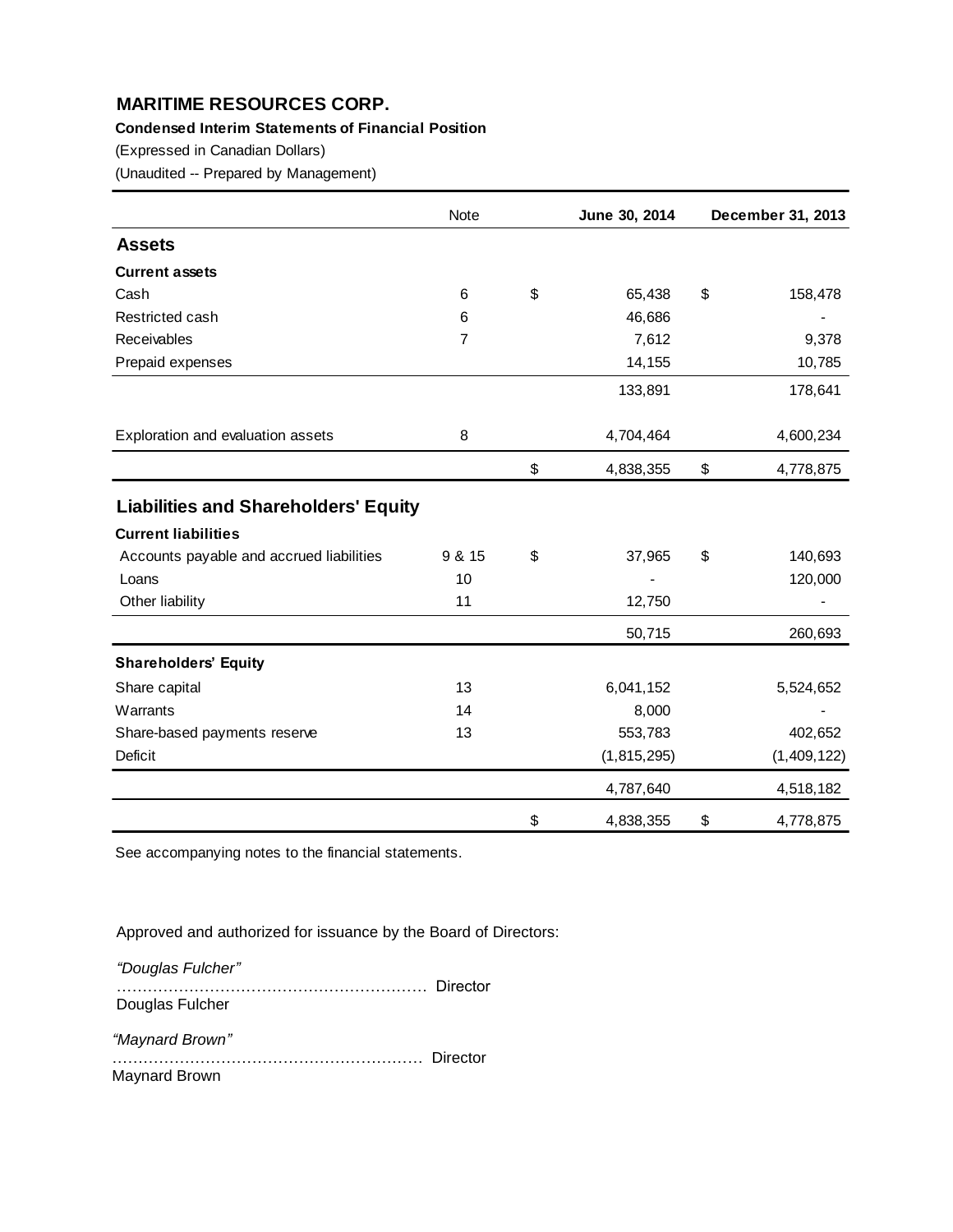# **Condensed Interim Statements of Operations and Comprehensive Loss**

(Expressed in Canadian Dollars)

(Unaudited -- Prepared by Management)

|                                                      |       |    | For the Three Months Ended<br>June 30 |    |            | For the Six Months Ended<br>June 30 |              |   |            |
|------------------------------------------------------|-------|----|---------------------------------------|----|------------|-------------------------------------|--------------|---|------------|
|                                                      | Note  |    | 2014                                  |    | 2013       |                                     | 2014         |   | 2013       |
| <b>Expenses</b>                                      |       |    |                                       |    |            |                                     |              |   |            |
| Administration and other                             |       | \$ | 31,645 \$                             |    | 17,650     | S.                                  | 58,072 \$    |   | 42,943     |
| Consulting                                           |       |    | 53,467                                |    | 36,900     |                                     | 90,367       |   | 77,800     |
| Directors' fees                                      | 15(b) |    | (22, 500)                             |    | 22,500     |                                     | ٠            |   | 45,000     |
| Financing expense and interest on loans payable      | 10    |    | 1,710                                 |    | 27,222     |                                     | 4,669        |   | 53,852     |
| Investor relations and promotion                     |       |    | 24,409                                |    | 42,122     |                                     | 65,224       |   | 59,381     |
| Professional fees                                    |       |    | 14,806                                |    | 13,010     |                                     | 36,710       |   | 24,495     |
| Share-based payments                                 | 13(c) |    | 152,845                               |    | 1,323      |                                     | 152,905      |   | 113,519    |
| <b>Loss Before Deferred Tax Recovery</b>             |       |    | (256, 382)                            |    | (160, 727) |                                     | (407, 947)   |   | (416, 990) |
| Deferred tax recovery - flow-through                 |       |    |                                       |    |            |                                     |              |   | 64,950     |
| Loss and Comprehensive Loss for the Period           |       | S  | (256,382)                             | S  | (160,727)  | S                                   | (407,947)    | S | (352,040)  |
| <b>Loss Per Share - Basic</b>                        |       | \$ | (0.007)                               | \$ | (0.005)    | \$                                  | $(0.012)$ \$ |   | (0.012)    |
| Weighted Average Number of Common Shares Outstanding |       |    | 34,272,603                            |    | 30,535,423 |                                     | 33,840,268   |   | 30,532,929 |

See accompanying notes to the financial statements.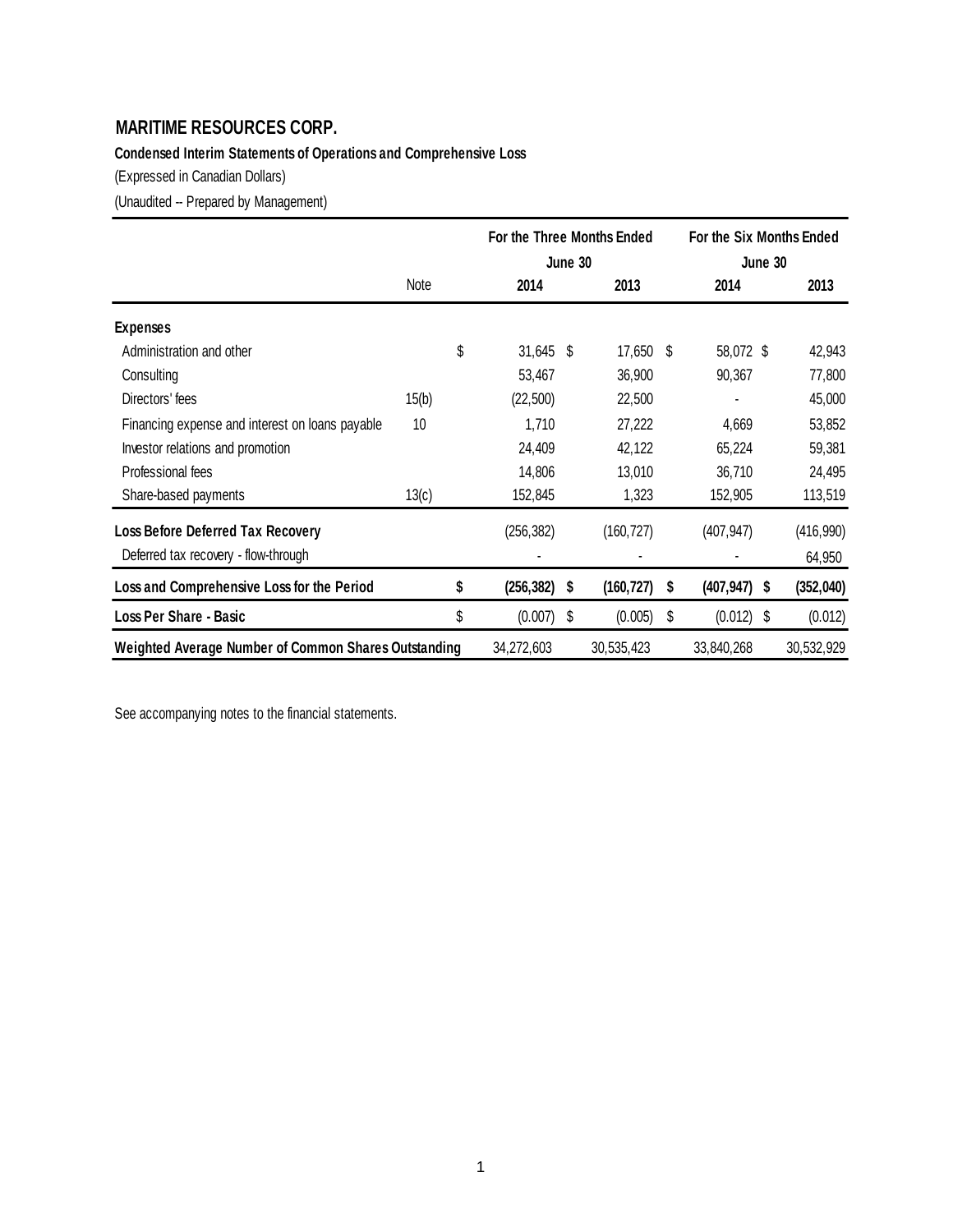## **Condensed Interim Statements of Cash Flows**

(Expressed in Canadian Dollars)

(Unaudited -- Prepared by Management)

|                                                                                   | For the Three Months Ended<br>June 30 |                 |    |                 |      | For the Six Months Ended<br>June 30 |  |            |
|-----------------------------------------------------------------------------------|---------------------------------------|-----------------|----|-----------------|------|-------------------------------------|--|------------|
|                                                                                   |                                       | 2014            |    | 2013            |      | 2014                                |  | 2013       |
| <b>Operating Activities</b>                                                       |                                       |                 |    |                 |      |                                     |  |            |
| Loss for the period                                                               | \$                                    | $(256, 382)$ \$ |    | $(160, 727)$ \$ |      | $(407, 947)$ \$                     |  | (352,040)  |
| Items not involving cash:                                                         |                                       |                 |    |                 |      |                                     |  |            |
| Share-based payments                                                              |                                       | 152,845         |    | 1,323           |      | 152,905                             |  | 113,519    |
| Financing expense and interest on loan payable                                    |                                       | 1,710           |    | 17,140          |      | 4,669                               |  | 33,906     |
| Deferred tax recovery - flow-through                                              |                                       |                 |    | $\blacksquare$  |      |                                     |  | (64, 950)  |
|                                                                                   |                                       | (101, 827)      |    | (142, 264)      |      | (250, 373)                          |  | (269, 565) |
| Changes in non-cash working capital:                                              |                                       |                 |    |                 |      |                                     |  |            |
| Receivables                                                                       |                                       | (1, 320)        |    | 19,892          |      | 1,766                               |  | 116,657    |
| Prepaid expenses                                                                  |                                       | (11,590)        |    | (5, 723)        |      | (3,370)                             |  | 401        |
| Accounts payable and accrued liabilities                                          |                                       | (151, 708)      |    | 28,444          |      | (103, 300)                          |  | 36,674     |
|                                                                                   |                                       | (164, 618)      |    | 42,613          |      | (104, 904)                          |  | 153,732    |
| <b>Cash Used in Operating Activities</b>                                          |                                       | (266, 445)      |    | (99, 651)       |      | (355, 277)                          |  | (115, 833) |
| <b>Investing Activities</b>                                                       |                                       |                 |    |                 |      |                                     |  |            |
| Exploration and evaluation expenditures                                           |                                       | (60, 502)       |    | (57, 923)       |      | (103, 658)                          |  | (176, 515) |
| Government grants and cost recovery received on exploration and evaluation assets |                                       |                 |    | 44,748          |      |                                     |  | 44,748     |
| Changes in non-cash working capital related to exploration and evaluation assets  |                                       |                 |    | 8,836           |      |                                     |  | 7,495      |
| Cash Used in Investing Activities                                                 |                                       | (60, 502)       |    | (4, 339)        |      | (103, 658)                          |  | (124, 272) |
| <b>Financing Activities</b>                                                       |                                       |                 |    |                 |      |                                     |  |            |
| Repayment of loan                                                                 |                                       | (120,000)       |    |                 |      | (120,000)                           |  |            |
| Interest paid                                                                     |                                       | (1,710)         |    |                 |      | (4,669)                             |  |            |
| Shares and warrants issued for cash                                               |                                       | 537,250         |    | 18,750          |      | 537,250                             |  | 18,750     |
| <b>Cash Provided by Financing Activities</b>                                      |                                       | 415,540         |    | 18,750          |      | 412,581                             |  | 18,750     |
| Change in cash for the period                                                     |                                       | 88,593          |    | (85, 240)       |      | (46, 354)                           |  | (221, 355) |
| Cash and Restricted Cash, Beginning of Period                                     |                                       | 23,531          |    | 241,225         |      | 158,478                             |  | 377,340    |
| Cash and Restricted Cash, End of Period                                           | \$                                    | 112,124         | \$ | 155,985         | - \$ | 112,124 \$                          |  | 155,985    |
| Cash paid for interest                                                            | \$                                    | 6,707           | \$ |                 | \$   | 6,707 \$                            |  |            |
| Exploration and evaluation assets included in accounts payable and                |                                       |                 |    |                 |      |                                     |  |            |
| accrued liabilities                                                               | \$                                    | 572 \$          |    | 8,836 \$        |      | 572 \$                              |  | 8,836      |
|                                                                                   |                                       |                 |    |                 |      |                                     |  |            |
| Non-Cash Financing activities:                                                    |                                       |                 |    |                 |      |                                     |  |            |
| Other liability on flow-through share premium                                     | \$                                    | 12,750          | \$ |                 | \$   | 12,750 \$                           |  |            |
| Fair value of warrants issued                                                     | \$                                    | 8,000 \$        |    |                 | \$   | 8,000 \$                            |  |            |

See accompanying notes to the financial statements.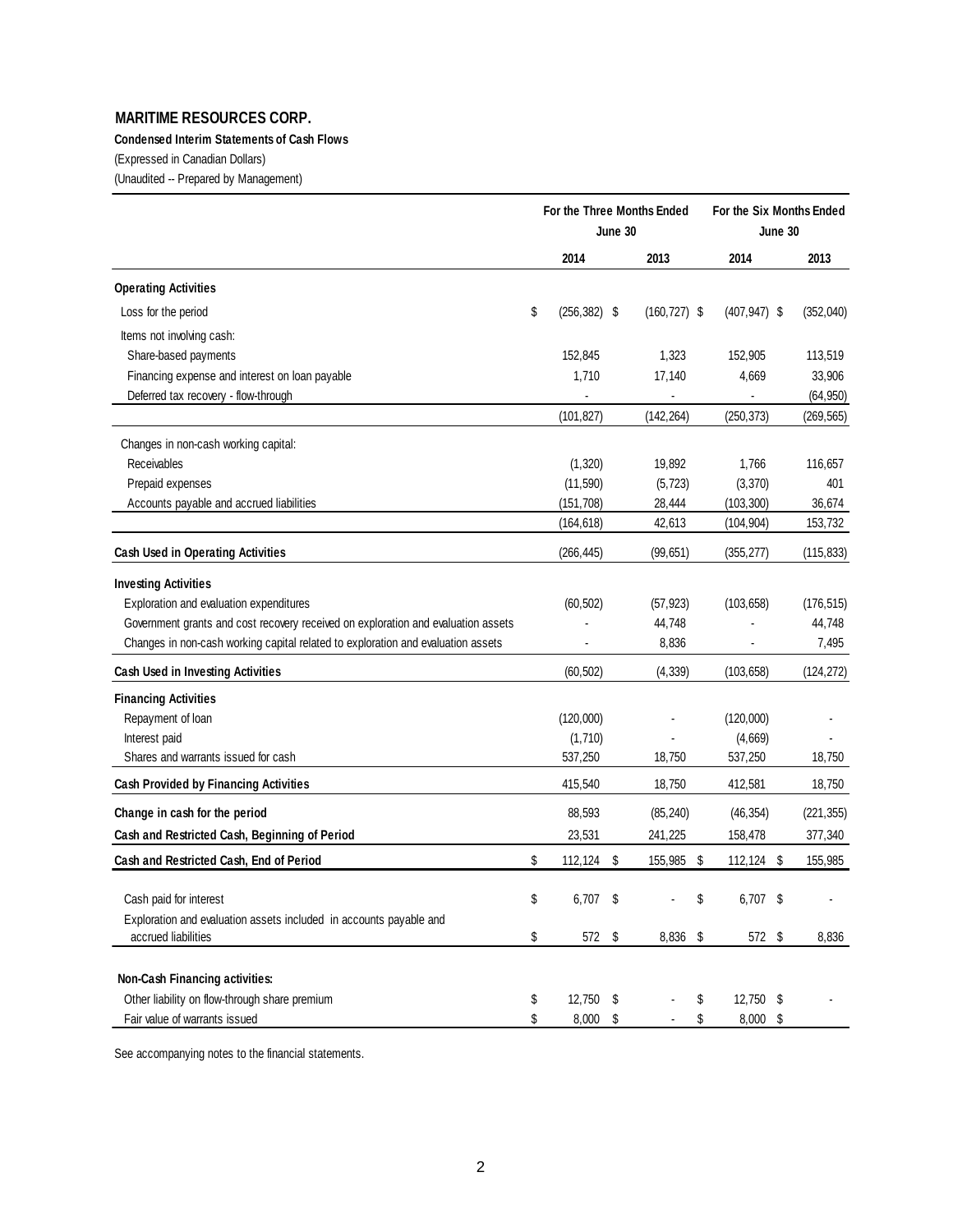(Expressed in Canadian Dollars) (Unaudited -- Prepared by Management) **Condensed Interim Statements of Changes in Equity**

|                                                                    |       |                      |           |      |           |    | Share-based     |                     |    | <b>Total</b>  |
|--------------------------------------------------------------------|-------|----------------------|-----------|------|-----------|----|-----------------|---------------------|----|---------------|
|                                                                    |       | <b>Share Capital</b> |           |      |           |    | <b>Payments</b> |                     |    | Shareholders' |
|                                                                    | Note  | <b>Shares</b>        | Amount    |      | Warrants  |    | <b>Reserve</b>  | <b>Deficit</b>      |    | <b>Equity</b> |
| Balance, December 31, 2012                                         |       | 30,524,825           | 4,698,373 |      | 102,664   | \$ | 355,304         | \$<br>(855, 319)    | S  | 4,301,022     |
| Loss for the period                                                |       |                      |           |      |           |    |                 | (352,040)           |    | (352,040)     |
| <b>Exercise of warrants</b>                                        |       | 75,000               | 21,000    |      | (2, 250)  |    |                 |                     |    | 18,750        |
| Non-cash transactions                                              |       |                      |           |      |           |    |                 |                     |    |               |
| Share-based payments                                               |       |                      |           |      |           |    | 113,519         |                     |    | 113,519       |
| Transfer of share-based payments expired                           |       |                      |           |      |           |    | (14, 824)       | 14,824              |    |               |
| Balance, June 30, 2013                                             |       | 30,599,825           | 4,719,373 |      | 100,414   | \$ | 453,999         | \$<br>(1, 192, 535) | S  | 4,081,251     |
| Loss for the period                                                |       |                      |           |      |           |    | $\blacksquare$  | (244, 902)          |    | (244, 902)    |
| Exercise of stock options                                          |       | 400,000              | 80,000    |      |           |    |                 |                     |    | 80,000        |
| <b>Exercise of warrants</b>                                        |       | 2,403,305            | 598,576   |      | 2,250     |    |                 |                     |    | 600,826       |
| Non-cash transactions                                              |       |                      |           |      |           |    |                 |                     |    |               |
| Share-based payments                                               |       |                      |           |      |           |    | 1.007           |                     |    | 1,007         |
| Reclassification of share-based payments on options exercise       |       |                      | 52,354    |      |           |    | (52, 354)       |                     |    |               |
| Transfer of fair value assigned under IFRS on exercise of warrants |       |                      | 74,349    |      | (74, 349) |    |                 |                     |    |               |
| Transfer of warrants expired                                       |       |                      |           |      | (28, 315) |    |                 | 28,315              |    |               |
| Balance, December 31, 2013                                         |       | 33,403,130           | 5,524,652 | \$   |           | \$ | 402,652         | \$<br>(1,409,122)   | \$ | 4,518,182     |
| Loss for the period                                                |       |                      |           |      |           |    |                 | (407, 947)          |    | (407, 947)    |
| Shares and warrants issued upon private placement                  | 13(b) | 2,098,000            | 529,250   |      | 8,000     |    |                 |                     |    | 537,250       |
| Non-cash transactions                                              |       |                      |           |      |           |    |                 |                     |    |               |
| Other liability on flow-through share premium                      | 11    |                      | (12,750)  |      |           |    |                 |                     |    | (12, 750)     |
| Share-based payments                                               |       |                      |           |      |           |    | 152,905         |                     |    | 152,905       |
| Transfer of share-based payments expired                           |       |                      |           |      |           |    | (1,774)         | 1,774               |    |               |
| Balance, June 30, 2014                                             |       | 35,501,130           | 6,041,152 | - \$ | 8,000     | S  | 553,783         | \$(1,815,295)       |    | 4,787,640     |

See accompanying notes to the financial statements.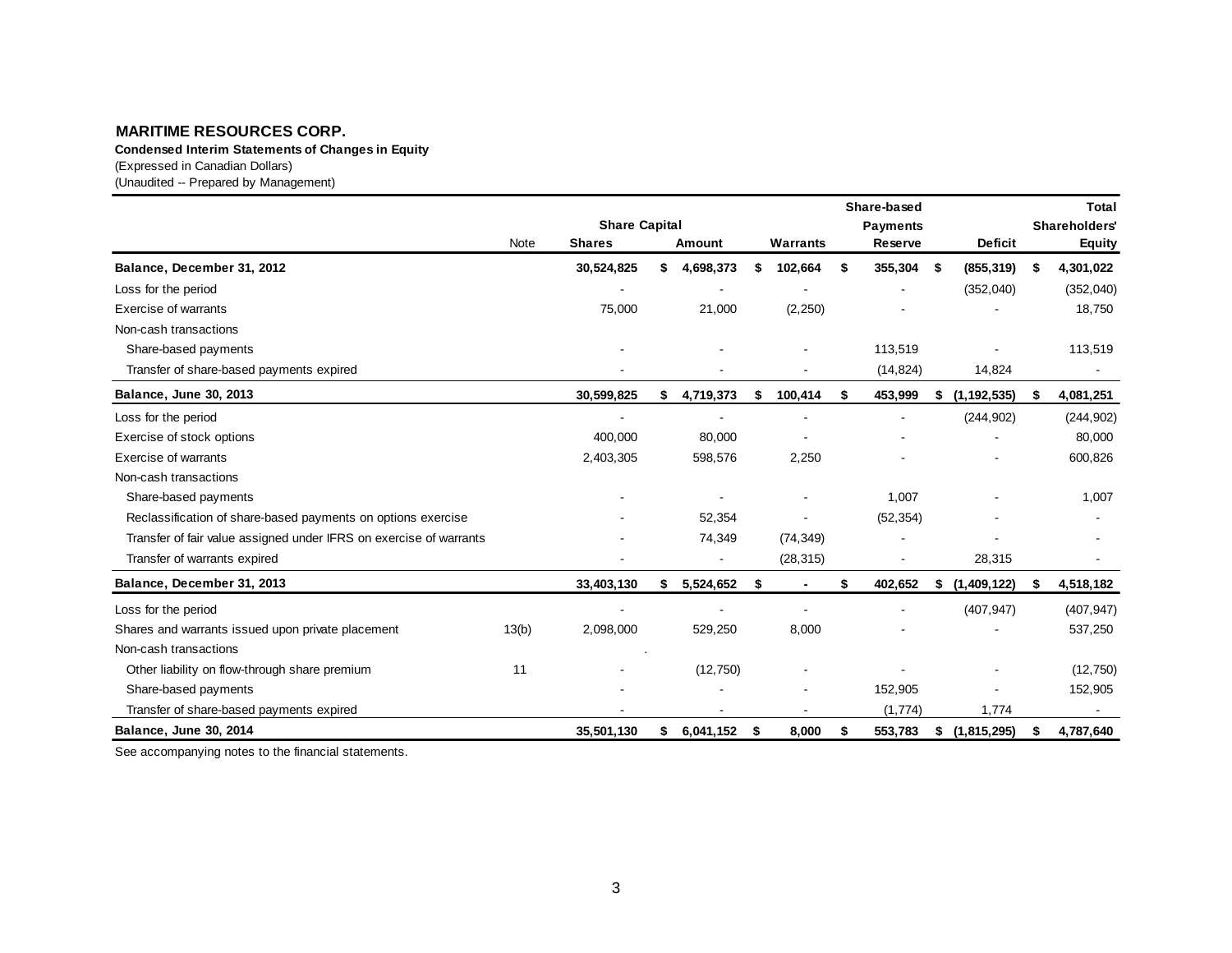Notes to Condensed Interim Financial Statements For the Six Months Ended June 30, 2014 and 2013 (Expressed in Canadian Dollars) (Unaudited – Prepared by Management)

## **1. NATURE OF OPERATIONS AND ABILITY TO CONTINUE AS A GOING CONCERN**

Maritime Resources Corp. (the "Company" or "Maritime") was incorporated under the *Business Corporations Act* (British Columbia) on May 14, 2007. The principal activities of the Company are the exploration of resource properties in Green Bay, Newfoundland, Canada. The Company is considered to be in the exploration stage.

The address of the Company's corporate office and principal place of business is Suite 615 – 800 West Pender Street, Vancouver, British Columbia, Canada, V6C 2V6.

These condensed interim financial statements of the Company have been prepared in accordance with International Financial Reporting Standards ("IFRS") on a going concern basis, which contemplates that the Company will be able to realize its assets and discharge its liabilities in the normal course of business. Accordingly, these financial statements do not include any adjustments to the amounts and classification of assets and liabilities that might be necessary should the Company be unable to continue as a going concern.

The Company's continuing operations as intended are dependent upon its ability to identify, evaluate and negotiate the acquisition of, participation in or interest in new properties, assets or business opportunities, and raise additional funds by way of equity financings. Any acquisition may be subject to shareholder and regulatory approval and obtaining the necessary financing. Should the Company be unable to complete such a transaction, its ability to raise sufficient financing to maintain operations may be impaired. The available funds are insufficient to continue operations for the ensuing year. Although the Company has been successful at raising funds in the past through the issuance of share capital, it is uncertain whether it will be successful in doing so in the future. These material uncertainties may cast significant doubt on the Company's ability to continue as a going concern.

## **2. STATEMENT OF COMPLIANCE**

These condensed interim financial statements have been prepared in accordance with IAS 34, *Interim Financial Reporting,* as issued by the International Accounting Standards Board ("IASB") and interpretations issued by the International Financial Reporting Interpretations Committee ("IFRIC"). The financial statements have been prepared on a historical basis, using the accrual basis of accounting except for cash flow information. They do not include all of the information required for full annual financial statements, and should be read in conjunction with the Company's audited financial statements as at and for the year ended December 31, 2013. Accordingly accounting policies applied are the same as those applied in the Company's annual financial statements which are filed on SEDAR at www.sedar.com.

These financial statements were authorized for issue by the Board of Directors on August 19, 2014.

## **3. SIGNIFICANT ACCOUNTING POLICIES**

(a) Use of estimates and judgment

The preparation of financial statements requires management to make judgments, estimates and assumptions that affect the application of policies and reported amounts of assets and liabilities, and revenue and expenses. The estimates and associated assumptions are based on historical experience and various other factors that are believed to be reasonable under the circumstances, the results of which form the basis of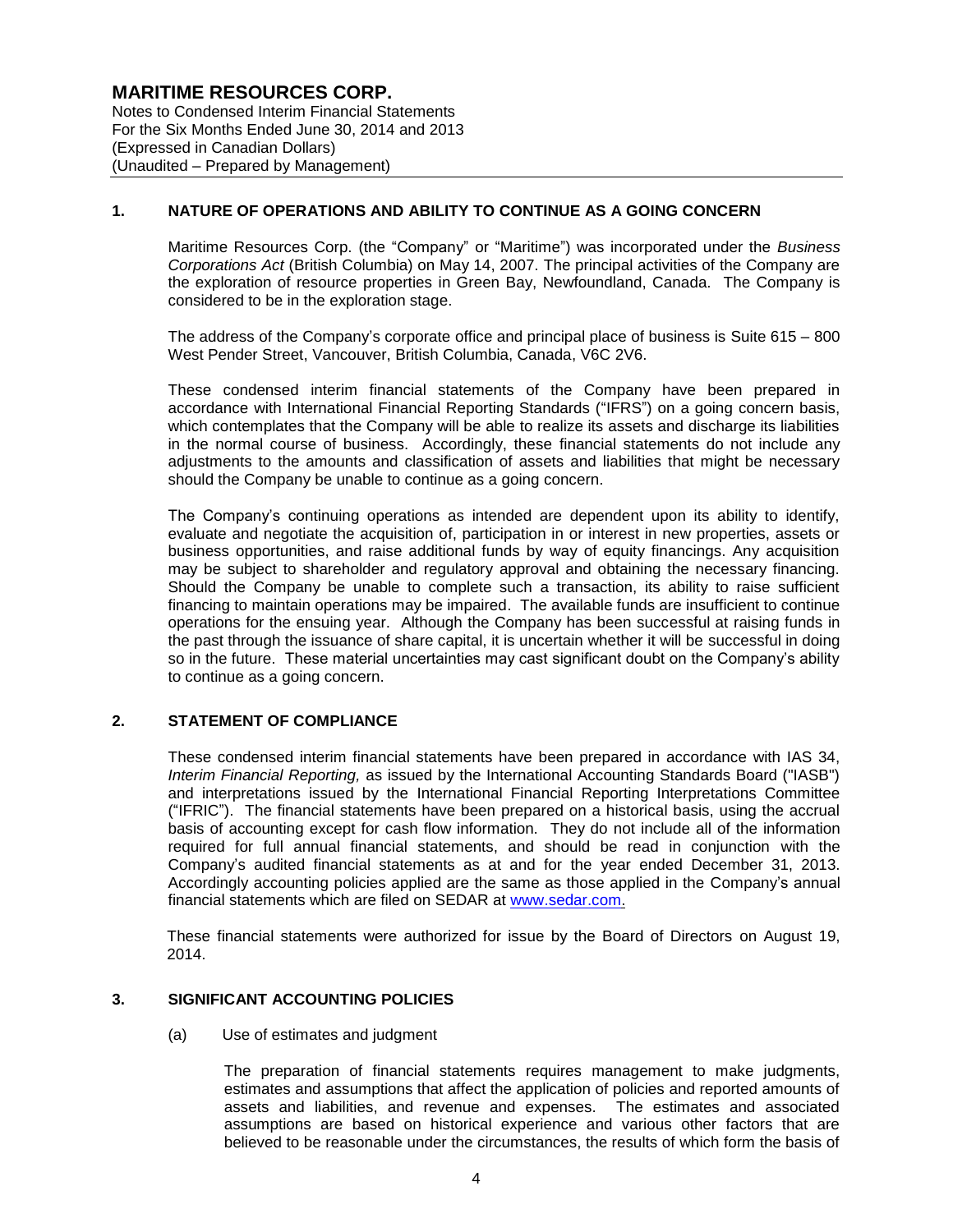Notes to Condensed Interim Financial Statements For the Six Months Ended June 30, 2014 and 2013 (Expressed in Canadian Dollars) (Unaudited – Prepared by Management)

> making the judgments about carrying values of assets and liabilities that are not readily apparent from other sources. Actual results may differ from these estimates.

> The estimates and underlying assumptions are reviewed on an ongoing basis. Revisions to accounting estimates are recognized in the period in which the estimate is revised if the revision affects only that period or in the period of the revision and further periods if the review affects both current and future periods.

> Critical judgments exercised in the application of accounting policies and estimates having the most significant effects on the amounts recognized in these financial statements include:

> *Economic recoverability and profitability of future economic benefits of exploration and evaluation assets* – Management has determined that exploration, evaluation and related costs incurred which were capitalized may have future economic benefits and may be economically recoverable. Management uses several criteria in its assessments of economic recoverability and probability of future economic benefits, including geological and other technical information, a history of conversion of mineral deposits with similar characteristics to its properties, evaluation of permitting and environmental issues and other such factors.

> *Valuation of share-based payments, agent compensation and finders' warrants* – The Company uses the Black-Scholes Pricing Model for valuation of *share*-based payments, agent compensation and finders' warrants, which requires the input of subjective assumptions including expected price volatility, interest rate, and forfeiture rate. Changes in the input assumptions can materially affect the fair value estimate and the Company's results and equity reserves.

> *Income taxes* – In assessing the probability of realizing deferred tax assets, management makes estimates related to expectation of future taxable income, applicable tax opportunities, expected timing of reversals of existing temporary differences and the likelihood that tax position taken will be sustained upon examination by applicable tax authorities. In making its assessments, management gives additional weight to positive and negative evidence that can be objectively verified.

> While management believes that these estimates are reasonable, actual results could differ from those estimates and could impact future results of operation and cash flows.

#### (b) Flow-through shares and unit offerings

At the time of closing a financing involving flow-through shares, the Company allocates the gross proceeds received (i.e. the "flow-through share premium") as follows:

- Share capital the market value of the share
- Flow-through share premium recorded as a liability and equal to the estimated premium, if any, investors pay for the flow-through feature based on the residual value method.
- Warrants recorded as reserves based on the residual value method.

Thereafter, as qualifying resource expenditures are incurred, these costs are expensed and the flow-through share premium is amortized to profit or loss.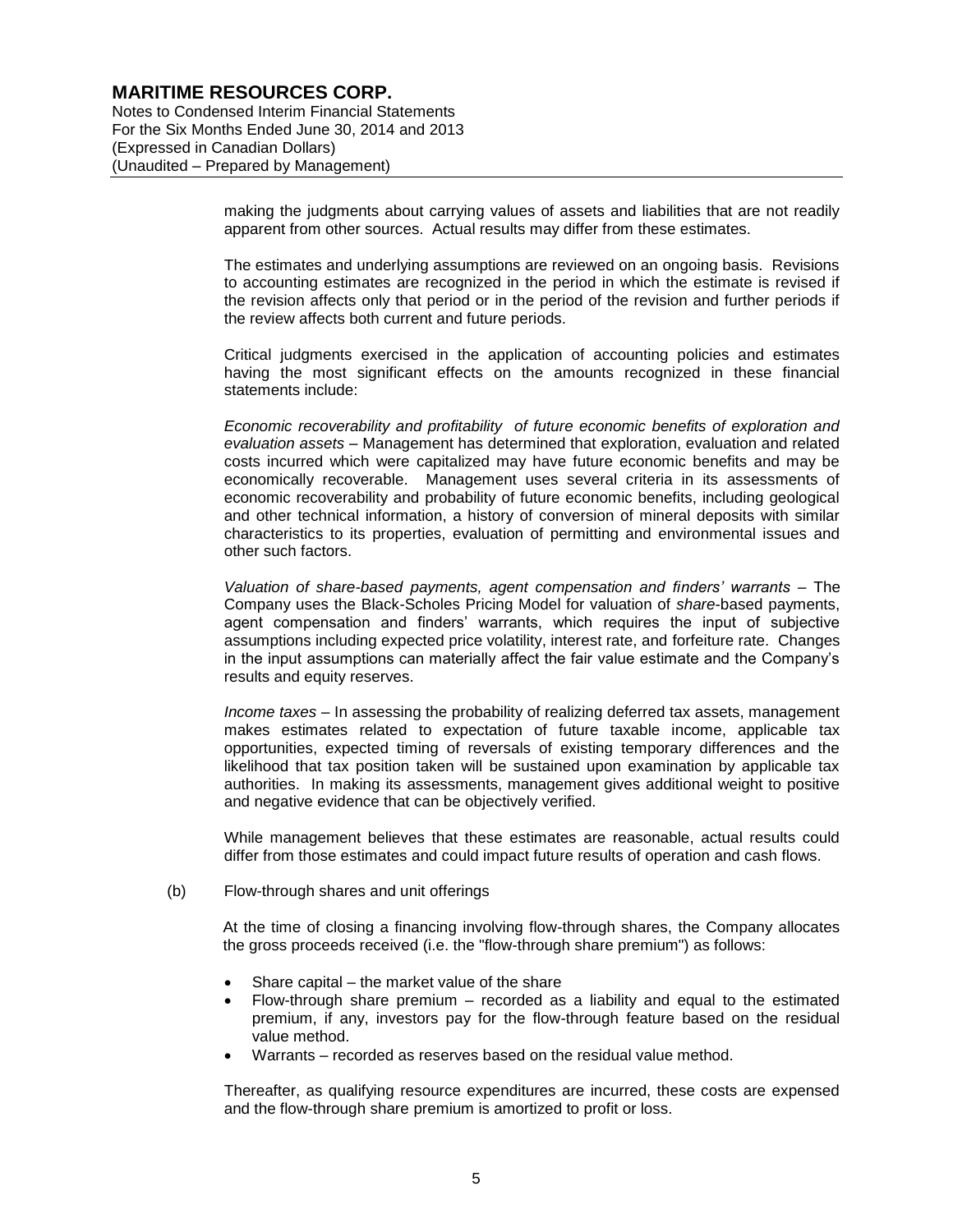Notes to Condensed Interim Financial Statements For the Six Months Ended June 30, 2014 and 2013 (Expressed in Canadian Dollars) (Unaudited – Prepared by Management)

> At the end of each reporting period, the Company reviews its tax position and records an adjustment to its deferred tax expense/liability accounts for taxable temporary differences, including those arising from the transfer of tax benefits to investors through flow-through shares. For this adjustment, the Company considers the tax benefits (of qualifying resource expenditures already incurred) to have been effectively transferred, if it has formally renounced those expenditures at any time (before or after the end of the reporting period).

> The Company may also be subject to a Part XII.6 tax on flow-through proceeds renounced under the Look-back Rule, in accordance with Government of Canada flowthrough regulations. When applicable, this tax is accrued and recorded to profit or loss.

> Proceeds received on the issuance of units, consisting of common shares and warrants, are allocated first to common shares based on the quoted market price of the common shares at the time the units are priced, then to the flow-through tax premium, if any and thereafter to warrants.

(c) Segmented information

The Company has one operating segment, mineral exploration and development, and operates in one geographical segment, being Canada.

(d) Comparative figures

Certain comparative figures have been reclassified to conform with the current period's presentation.

(e) IAS 32, "Financial Instruments: Presentation"

The Company adopted IAS 32 effective with January 1, 2014. The Company has evaluated the impact of this standard on its financial statements, and believes it has no impact on the statements of financial position or results of operations.

## **4. FINANCIAL INSTRUMENTS**

The Company has classified its cash, including any restricted cash, as Fair Value through Profit or Loss ("FVTPL") (using level 1 of the fair value hierarchy); receivables (excluding tax arrangements) as loans and receivables; and accounts payable and accrued liabilities and loans as other financial liabilities.

The carrying values of cash and restricted cash, accounts receivables and accounts payable approximate their fair values due to the short-term maturity of these financial instruments.

The Company's financial instruments (net of accruals) as at June 30, 2014 and December 31, 2013 are as follows:

|                              |   | June 30, 2014 |     | December 31, 2013 |
|------------------------------|---|---------------|-----|-------------------|
| <b>Financial assets</b>      |   |               |     |                   |
| Cash and restricted cash     | S | 112.124       | \$. | 158,478           |
| <b>Financial liabilities</b> |   |               |     |                   |
| Accounts payable             | S | 30.965        | \$. | 11,155            |
| Loans and interest payable   |   | -             |     | 122,038           |
|                              |   | 30.965        |     | 133.193           |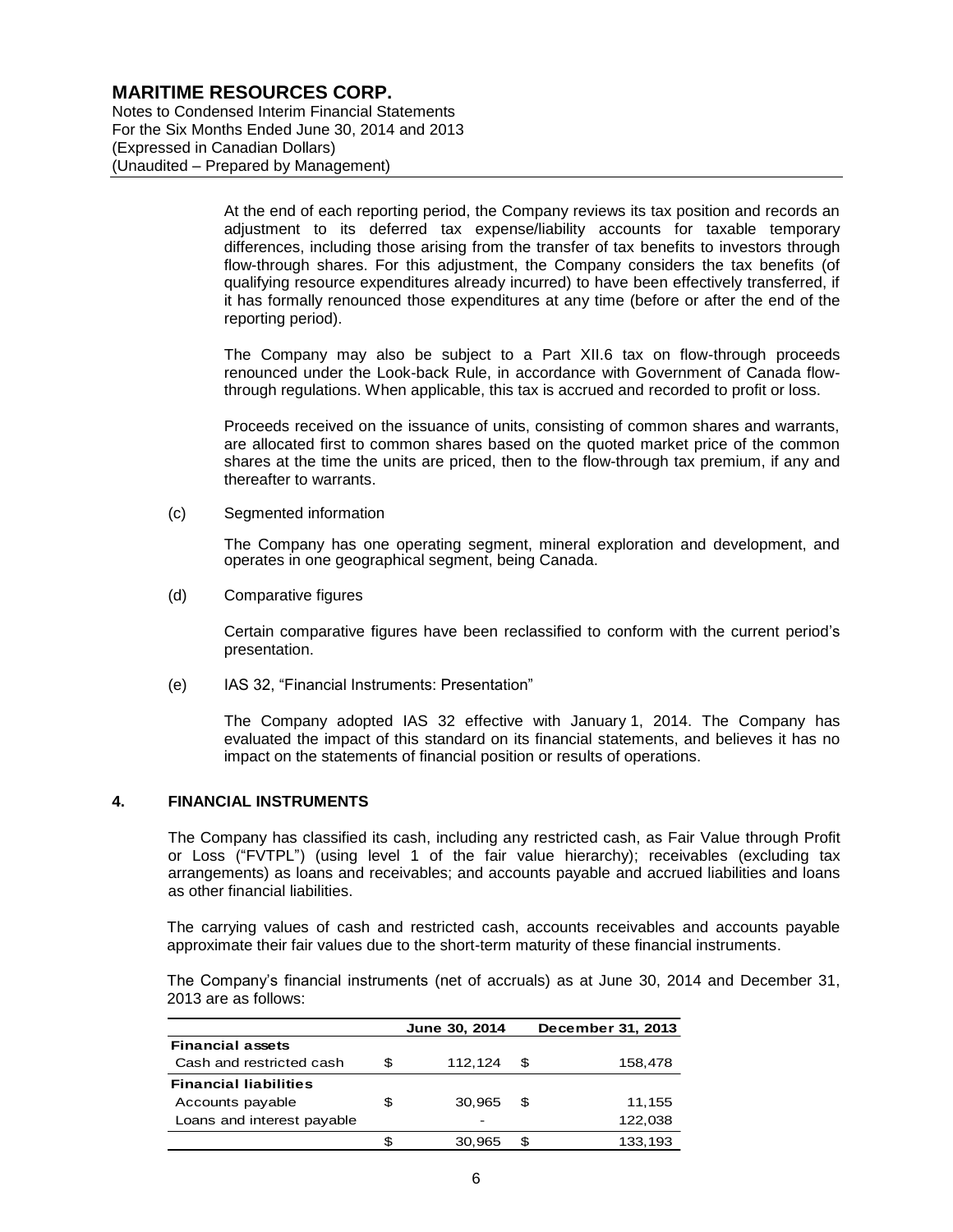Notes to Condensed Interim Financial Statements For the Six Months Ended June 30, 2014 and 2013 (Expressed in Canadian Dollars) (Unaudited – Prepared by Management)

## **5. FINANCIAL RISK MANAGEMENT**

(a) Credit risk

Credit risk is the risk that a counter party to a financial instrument will fail to discharge its contractual obligations. The Company is exposed to credit risk with respect to its cash, restricted cash and receivables, other than Goods and Services Tax ("GST"). The maximum exposure to loss arising from accounts receivable is equal to their carrying amounts.

The Company manages credit risk with respect to its cash by maintaining demand deposits with a major Canadian financial institution; however, this exposes the Company's cash to concentration of credit risk as all amounts are held at a single institution.

(b) Liquidity risk

Liquidity risk is the risk that the Company will encounter difficulty in satisfying financial obligations as they become due. The Company manages its liquidity risk by forecasting cash flows from operations and anticipated investing and financing activities. The Company is exposed to liquidity risk.

(c) Market risk

Market risk is the risk that the fair value or future cash flows of a financial instrument will fluctuate due to changes in market prices. Market risk comprises three types of risk: interest rate risk, foreign currency risk and other price risk.

(i) Interest rate risk

Interest rate risk consists of two components:

- (a) To the extent that payments made or received on the Company's monetary assets and liabilities are affected by changes in the prevailing market interest rates, the Company is exposed to interest rate cash flow risk; and
- (b) To the extent that changes in prevailing market rates differ from the interest rate in the Company's monetary assets and liabilities, the Company is exposed to interest rate price risk.

The Company is not exposed to significant interest rate risk due to the short-term maturity of its monetary assets and liabilities.

(ii) Foreign currency risk

Foreign currency risk is the risk that the fair value or future cash flows of a financial instrument will fluctuate due to changes in foreign exchange rates. The Company is not exposed to foreign currency risk as its monetary assets and liabilities are denominated in Canadian dollars.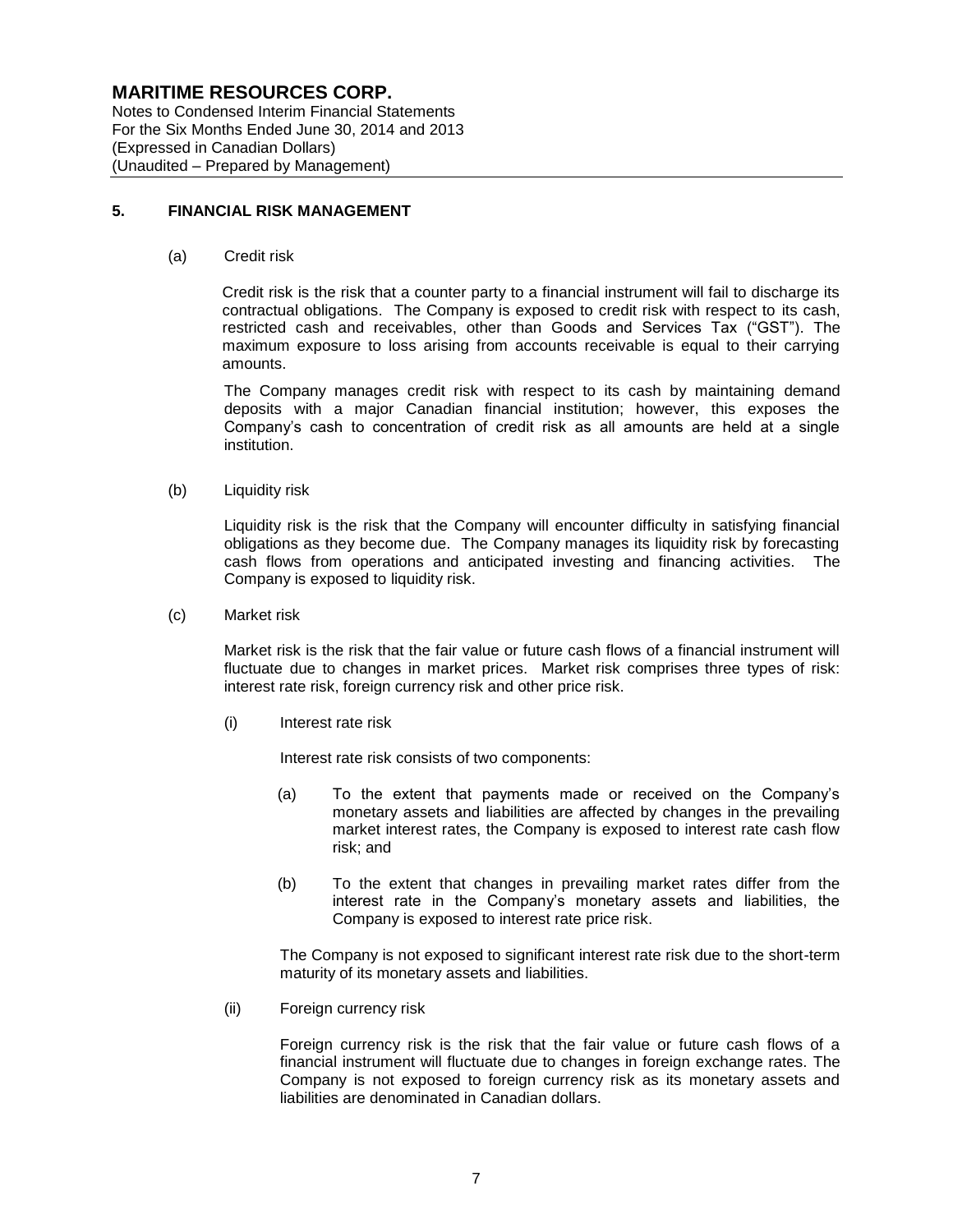Notes to Condensed Interim Financial Statements For the Six Months Ended June 30, 2014 and 2013 (Expressed in Canadian Dollars) (Unaudited – Prepared by Management)

(iii) Other price risk

Other price risk is the risk that the fair value or future cash flows of a financial instrument will fluctuate due to changes in market prices, other than those arising from interest rate risk or foreign currency risk. The Company is not exposed to other price risk.

There were no changes in the Company's approach to managing the above risks.

## **6. CASH**

|                                                      |         | June 30, 2014 December 31, 2013 |
|------------------------------------------------------|---------|---------------------------------|
| Cash                                                 | 65.438  | 158.478                         |
| Restricted cash (flow-through funds for exploration) | 46,686  |                                 |
|                                                      | 112.124 | 158,478                         |

Exploration funds raised through the issuance of flow-through shares are required to be spent on mineral exploration related activities in Canada only.

## **7. RECEIVABLES**

|                       |   |                          |      | June 30, 2014 December 31, 2013 |
|-----------------------|---|--------------------------|------|---------------------------------|
| <b>GST</b> receivable | S | 7.612                    | - 55 | 7.261                           |
| Other                 |   | $\overline{\phantom{0}}$ |      | 2.117                           |
|                       |   | 7.612                    |      | 9.378                           |

## **8. EXPLORATION AND EVALUATION ASSETS**

The Company owns a 100% interest in the Green Bay property, subject to a 2% net smelter return royalty on future production from the property with the exception of production from the Orion deposit. Expenditures incurred on the Green Bay property during the periods ended June 30, 2014 and December 31, 2013 are as follows:

|                                        | <b>June 30, 2014</b> | December 31, 2013 |
|----------------------------------------|----------------------|-------------------|
| Balance at the beginning of the period | \$<br>4,600,234      | \$<br>4,302,405   |
| Exploration costs:                     |                      |                   |
| Drilling                               | 1,125                | 5,988             |
| Geology and reports writing            | 90,365               | 277,621           |
| Property                               | 12,740               | 12,162            |
| Trenching                              |                      | 11,489            |
| Mettallurgy                            |                      | 16,132            |
| Reports                                |                      | 18,300            |
| Other                                  |                      | 10,035            |
|                                        | 104,230              | 351,727           |
| Less:                                  |                      |                   |
| Recoveries & Grants                    |                      | (53,898)          |
| Net additions                          | 104,230              | 297,829           |
| Balance at the end of the period       | \$<br>4,704,464      | \$<br>4,600,234   |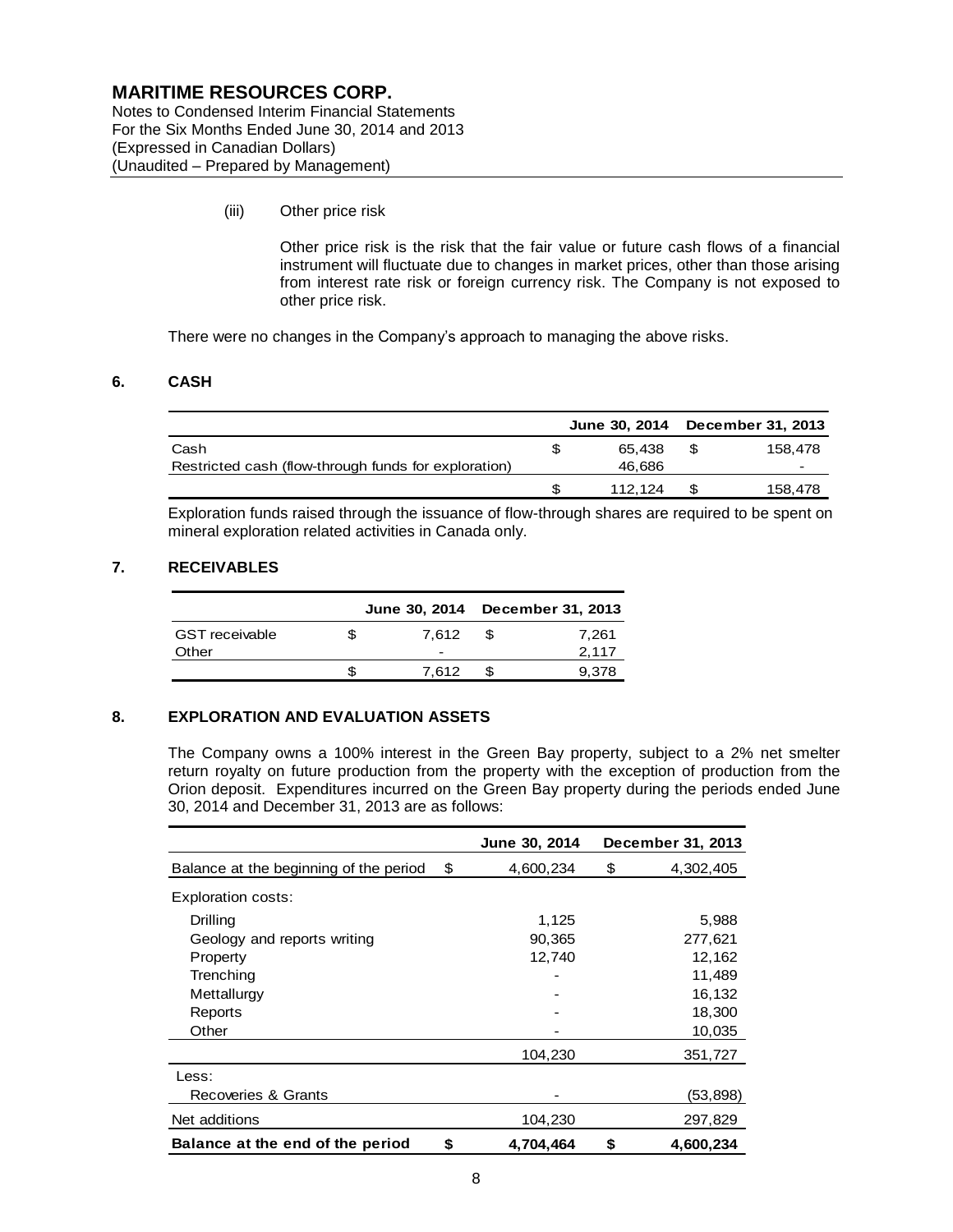Notes to Condensed Interim Financial Statements For the Six Months Ended June 30, 2014 and 2013 (Expressed in Canadian Dollars) (Unaudited – Prepared by Management)

|                        |   | June 30, 2014            |   | December 31, 2013 |
|------------------------|---|--------------------------|---|-------------------|
| Accounts payable       | S | 5,221                    | S | 6,014             |
| Accrued liabilities    |   | 7,000                    |   | 15,000            |
| Interest payable       |   | $\overline{\phantom{0}}$ |   | 2,038             |
| Due to related parties |   | 25.744                   |   | 117,641           |
|                        |   | 37,965                   |   | 140.693           |

## **9. ACCOUNTS PAYABLE AND ACCRUED LIABILITIES**

## **10. LOANS**

On November 7, 2012, the Company completed loan arrangements by way of promissory notes ("Notes") for total proceeds of \$400,000. The Notes matured on October 31, 2013 and bore interest of 10% per annum. In connection with these loans, the Company, as a bonus to the lenders, issued in the aggregate 400,000 common shares at a total fair value of \$68,000, which transaction cost was amortized and expensed prior to December 31, 2013.

During the year ended December 31, 2013, the Company repaid, in the aggregate, principal of \$280,000 and interest of \$42,317 to some of the lenders. The Company re-entered into a loan arrangement for total principal of \$120,000, with interest bearing at 10% per annum and due on demand.

On May 22, 2014, the Company repaid the remaining principal of \$120,000 and interest of \$6,707 by way of \$707 in cash, issuance of securities, as to 104,000 non-flow-through units (as those are defined in Note 13(b)) at \$0.25 per unit, and 400,000 common shares at \$0.25 per common share (Note 13(b)).

## **11. OTHER LIABILITY**

Other liability of \$12,750 consists of the tax premium portion of 255,000 flow-through shares issued at \$0.30 per unit in May and June 2014 (Note 13(b)). The difference between the closing prices and issued prices, net of the value of the one warrant issued with each share, is treated as a liability in accordance with IFRS. It will be reversed into earnings as the Company renounces the incurred eligible expenditures at the end of the year.

## **12. CAPITAL MANAGEMENT**

The Company defines capital as all components of shareholders' equity and debt obligations. The Board of Directors does not establish quantitative return on capital criteria for management due to the nature of the Company's business. The Company does not pay dividends and is not subject to any externally imposed capital requirements.

The Company raises capital through the issuance of its share capital and promissory notes to fund operations, and the identification and evaluation of exploration assets. Although the Company has been successful at raising funds in the past through issuance of common shares, there can be no assurance that it will continue to be able to do so in the future.

There were no changes to the Company's approach to capital management during the period ended June 30, 2014. The Company is not subject to any externally imposed capital restrictions.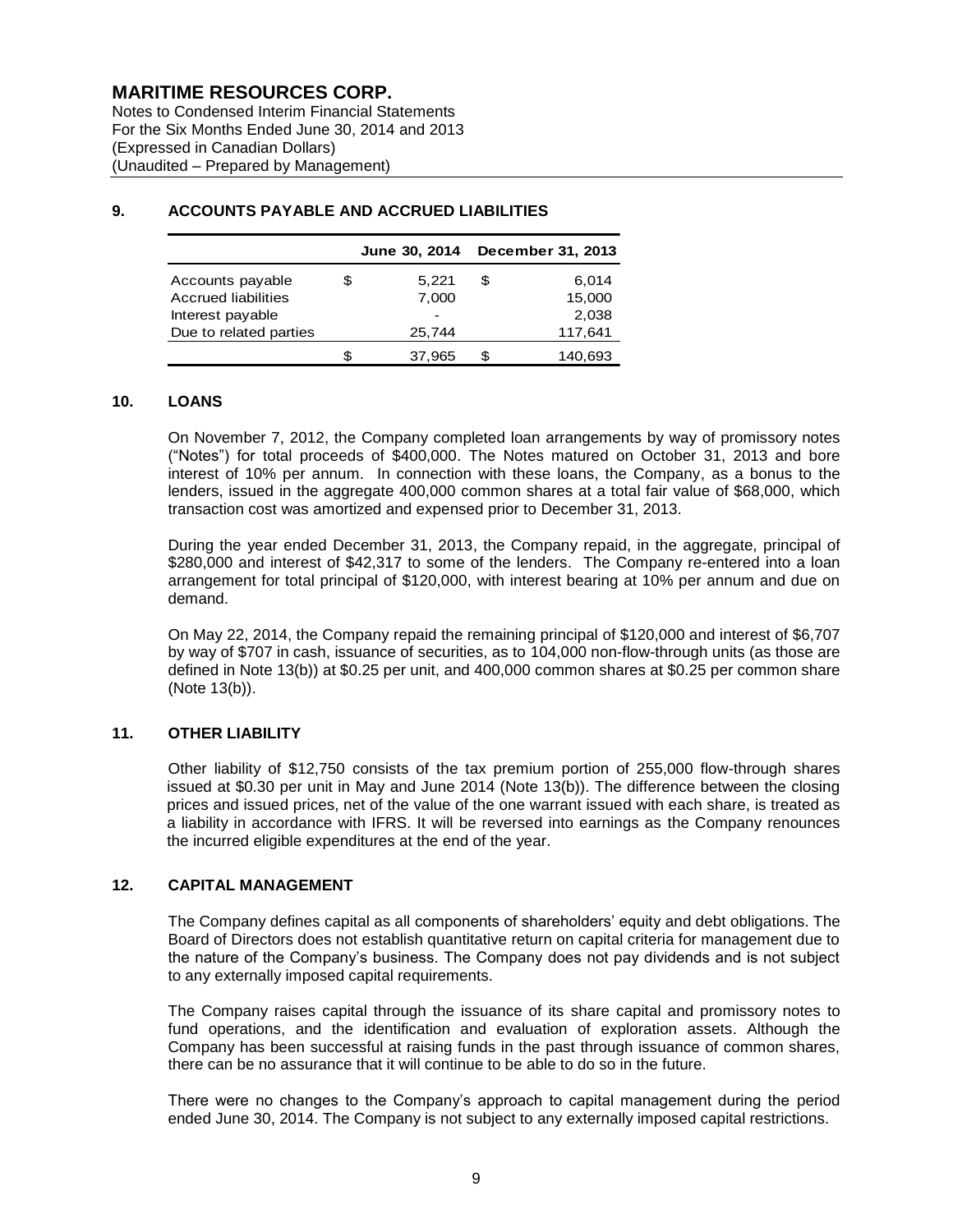Notes to Condensed Interim Financial Statements For the Six Months Ended June 30, 2014 and 2013 (Expressed in Canadian Dollars) (Unaudited – Prepared by Management)

## **13. SHARE CAPITAL**

## (a) Authorized

Unlimited number of common shares without par value

(b) Issued

On May 9, 2014, the Company announced a non-brokered private placement ("Private Placement") for gross proceeds of up to \$750,000 by way of up to 2,400,000 non-flowthrough units ("NFT Units") at \$0.25 per NFT Unit and up to 500,000 flow-through units ("FT Units") at \$0.30 per FT Unit. Each NFT Unit consists of one non-flow-through common share and one share purchase warrant ("Warrant'). Each FT Unit consists of one flow-through common share and one Warrant. All Warrants are non-transferable, and each Warrant entitles the holder to purchase one non-flow-through common share at a price of \$0.35 per common share for 12 months following the date of closing.

The Company closed the first tranche of the Private Placement on May 22, 2014, for total gross proceeds of \$511,250, as to 235,000 FT Units and 913,000 NFT Units, such that it issued 235,000 flow-through common shares, 913,000 common shares, and a total of 1,148,000 Warrants allowing for the purchase of up to, in the aggregate, 1,148,000 common shares at \$0.35 until May 21, 2015. The Company also issued 850,000 common shares at \$0.25 per common share pertaining to the settlement of debt and interest thereon (Note 10). Of the NFT Units issued, 104,000 were issued in settlement of debt and interest thereon (Note 10).

The Company closed the second and final tranche of the Private Placement on June 18, 2014 for total gross proceeds of \$26,000, as to 20,000 FT Units and 80,000 NFT Units, such that it issued 20,000 flow-through common shares, 80,000 common shares, and a total of 100,000 Warrants allowing for the purchase of up to, in the aggregate, 100,000 common shares at \$0.35 until June 17, 2015.

No finders' fees were paid in connection with the Private Placement.

## (c) Stock options

The Company has a "rolling" stock option plan for its directors, officers, employees and consultants. The terms of the plan provide for options to be granted to a maximum of 10% of the issued and outstanding common shares of the Company at the time of grant of the stock options. The exercise price of each option shall not be less than the minimum price permitted by the policies of the TSX Venture Exchange, and the options may be granted for a maximum term of ten years from the date of grant. The Company records the fair value of all options granted using the Black-Scholes model as sharebased payment expense over the vesting period of the options. Vesting terms are determined by the Board of Directors.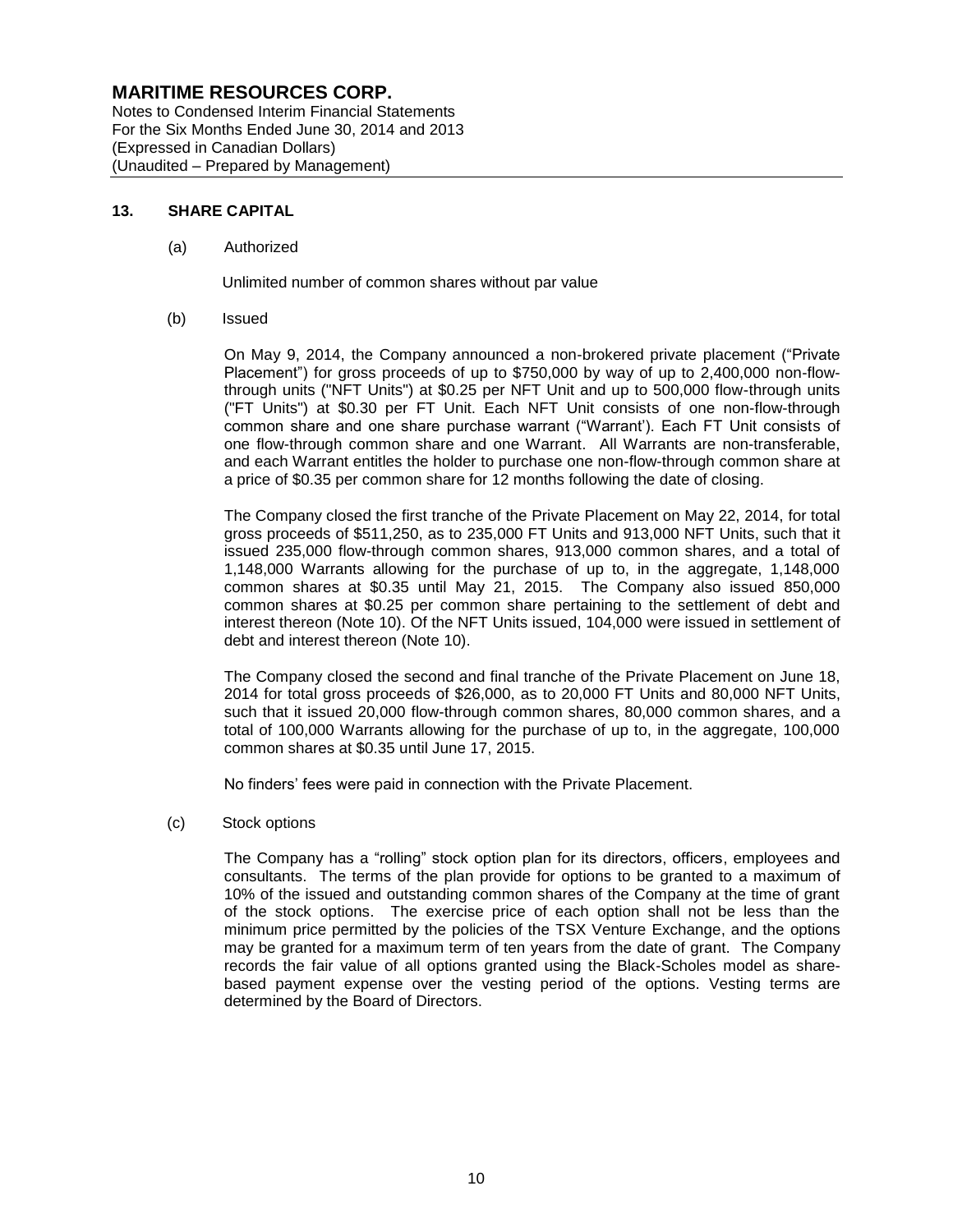Notes to Condensed Interim Financial Statements For the Six Months Ended June 30, 2014 and 2013 (Expressed in Canadian Dollars) (Unaudited – Prepared by Management)

> A summary of the Company's stock options as at June 30, 2014 and December 31, 2013 and changes during the periods then ended follows:

|                                | Number of<br><b>Options</b> |     | Weighted<br>Average |
|--------------------------------|-----------------------------|-----|---------------------|
| Outstanding, December 31, 2012 | 2,325,000                   | \$. | 0.176               |
| Granted                        | 675,000                     | \$  | 0.200               |
| Expired                        | (175,000)                   | \$  | 0.229               |
| Outstanding, June 30, 2013     | 2,825,000                   | \$  | 0.179               |
| Exercised                      | (400,000)                   | \$  | 0.200               |
| Outstanding, December 31, 2013 | 2,425,000                   | \$  | 0.175               |
| Granted                        | 660,000                     | \$  | 0.280               |
| Expired                        | (10,000)                    | S   | 0.200               |
| Outstanding, June 30 2014      | 3,075,000                   | \$  | 0.198               |
| Exercisable, June 30 2014      | 3.060.000                   | S   | 0.197               |

During the period ended June 30, 2014, options allowing for the purchase of up to 660,000 common shares were granted (2013: 675,000) and options allowing for the purchase of up to 10,000 common shares expired (2013: 175,000). At June 30, 2014, options allowing for the purchase, in the aggregate, of 3,060,000 (2013: 2,806,250) shares were vested and exercisable, with a weighted average exercise price of \$0.197 (2013: \$0.179) per share and a weighted average remaining contractual life of 2.81 (2013: 2.80) years.

The Company has estimated the forfeiture rate to be 0.00%. Expected volatility was determined based on the historical movements in the closing price of the Company's, or comparable companies' stocks for a length of time to the expected life of each option.

The fair value of each option granted is estimated at the time of the grant using the Black-Scholes option pricing model with weighted average assumptions for the grants as follows:

|                                 | 2014  | 2013  |
|---------------------------------|-------|-------|
| Risk-free interest rate         | 1.53% | 1.41% |
| Expected dividend yield         | Nil   | Nil   |
| Expected stock price volatility | 125%  | 127%  |
| Expected option life in years   | 5     | 5     |

As at June 30, 2014, stock options outstanding were as follows:

|               |                 |               | <b>Weighted Average</b>      | Weighted                     |
|---------------|-----------------|---------------|------------------------------|------------------------------|
| <b>Number</b> | <b>Exercise</b> | <b>Expiry</b> | <b>Remaining Contractual</b> | Average                      |
| of Options    | <b>Price</b>    | Date          |                              | Life in Years Exercise Price |
| 1,000,000     | \$0.150         | $01-Oct-15$   |                              |                              |
| 150,000       | \$0.165         | 26-Nov-15     |                              |                              |
| 390,000       | \$0.200         | 14-Dec-16     |                              |                              |
| 200,000       | \$0.175         | 26-Apr-17     |                              |                              |
| 675,000       | \$0.200         | 21-Jan-18     |                              |                              |
| 660,000       | \$0.280         | 29-May-19     |                              |                              |
| 3,075,000     |                 |               | 2.81                         | 0.198                        |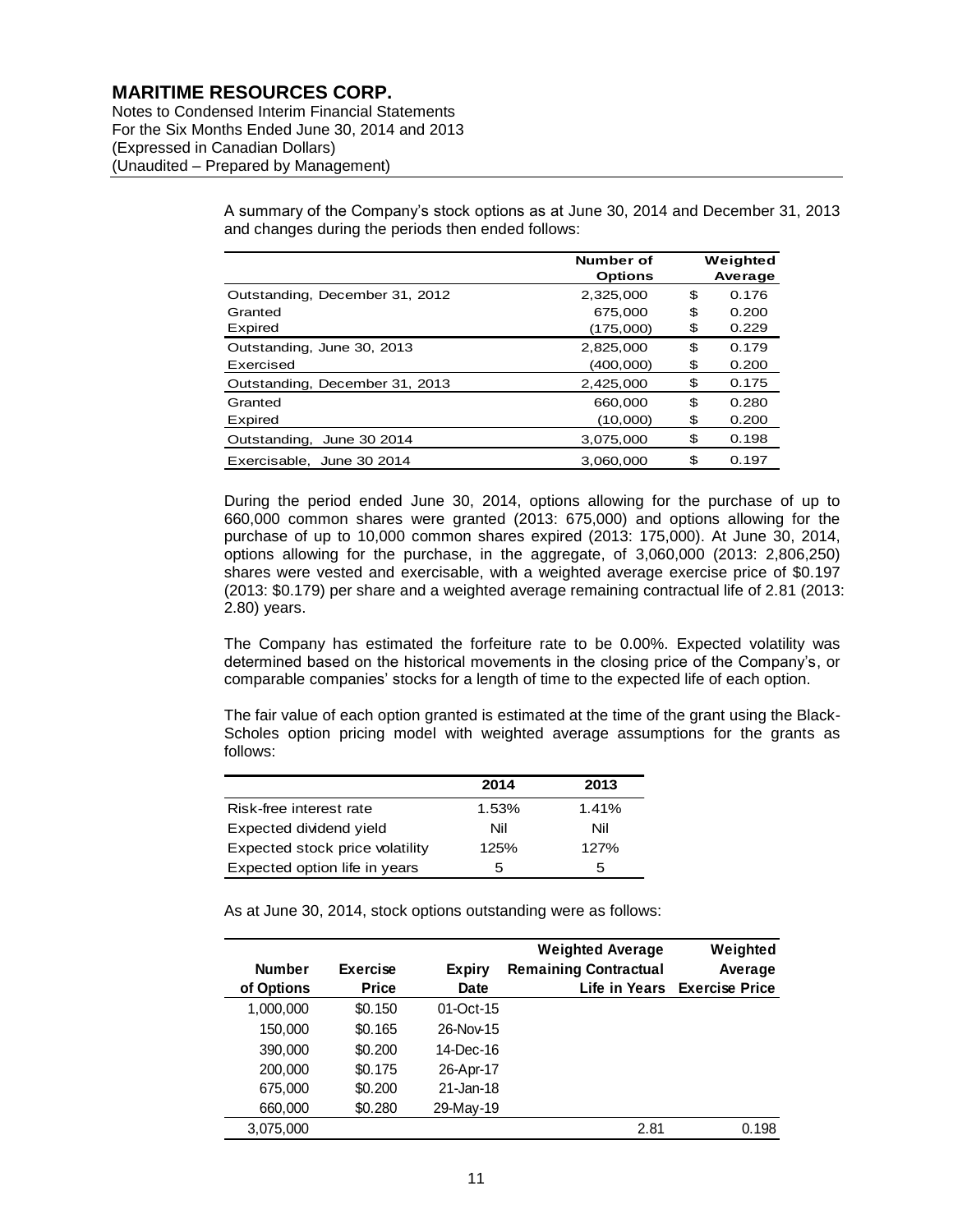Notes to Condensed Interim Financial Statements For the Six Months Ended June 30, 2014 and 2013 (Expressed in Canadian Dollars) (Unaudited – Prepared by Management)

> Share-based payments charged to operations on options vested for the six months ended June 30, 2014 and 2013 were as follows:

|                       | For the Three Months Ended |         |               |                          |   | For the Six Month Ended |               |         |  |  |
|-----------------------|----------------------------|---------|---------------|--------------------------|---|-------------------------|---------------|---------|--|--|
|                       | June 30, 2014              |         | June 30, 2013 |                          |   | June 30, 2014           | June 30, 2013 |         |  |  |
| Accounting            | \$                         | 5.905   | S             | ۰                        | S | 5.905                   | S             | 4,253   |  |  |
| Consulting            |                            | 68,500  |               | ۰                        |   | 68,500                  |               | 59,548  |  |  |
| Investor relations    |                            | 492     |               | 1.323                    |   | 552                     |               | 2,931   |  |  |
| Salaries and benefits |                            | 77,948  |               | $\overline{\phantom{0}}$ |   | 77,948                  |               | 46,787  |  |  |
|                       | S                          | 152.845 |               | 1,323                    | S | 152.905                 | S             | 113.519 |  |  |

#### **14. WARRANTS**

During the six months ended June 30, 2014, the Company issued 1,248,000 share purchase warrants in connection with the private placement. All the warrants entitle the holder to purchase one common share at a price of \$0.35, with 1,148,000 of the warrants expiring on May 21, 2015 and 100,000 expiring on June 17, 2015. The warrants were valued using the residual method (Note 3(b)), such that the 1,148,000 warrants issued on May 22, 2014 were valued at \$Nil and 200,000 warrants issued on June 18, 2014 were valued at \$8,000.

A summary of the status of the Company's warrants as at December 31, 2013 and June 30, 2014 follows:

|                                                | <b>Number of Warrants</b> |           |   |                          | <b>Amount</b> Expiry Date |
|------------------------------------------------|---------------------------|-----------|---|--------------------------|---------------------------|
| Outstanding and exercisable, December 31, 2013 |                           | $\,$      | S | -                        |                           |
| Issued during the period                       |                           |           |   |                          |                           |
| Private placement                              |                           |           |   |                          |                           |
| - Tranche 1                                    |                           | 1,148,000 |   | $\overline{\phantom{a}}$ | 21-May-15                 |
| - Tranche 2                                    |                           | 100,000   |   | 8,000                    | 17-Jun-15                 |
| Outstanding, June 30, 2014                     |                           | 1,248,000 | S | 8,000                    |                           |

## **15. RELATED PARTY TRANSACTIONS**

#### (a) Services

The Company's related parties consist of directors, executive officers, significant shareholders and companies controlled or influenced by them. The Company incurred fees and expenses\* in the normal course of operations in connection with companies owned by such parties as follows:

|                       | For the Three Months Ended |                |   |               | For the Six Months Ended |                      |    |               |  |
|-----------------------|----------------------------|----------------|---|---------------|--------------------------|----------------------|----|---------------|--|
|                       |                            | June 30, 2014  |   | June 30, 2013 |                          | <b>June 30, 2014</b> |    | June 30, 2013 |  |
| Consulting            |                            | 53,467         |   | 36,900        |                          | 94.367               | \$ | 77,800        |  |
| Directors' fees       |                            | $\blacksquare$ |   | 22,500        |                          |                      |    | 45,000        |  |
| Geological consulting |                            | 16,200         |   | 16,200        |                          | 32,400               |    | 32,400        |  |
|                       |                            | 69.667         | S | 75,600        |                          | 126.767              |    | 155,200       |  |

\* Excluding shares-based payments on vesting of incentive stock options using the Black-Scholes Pricing Model.